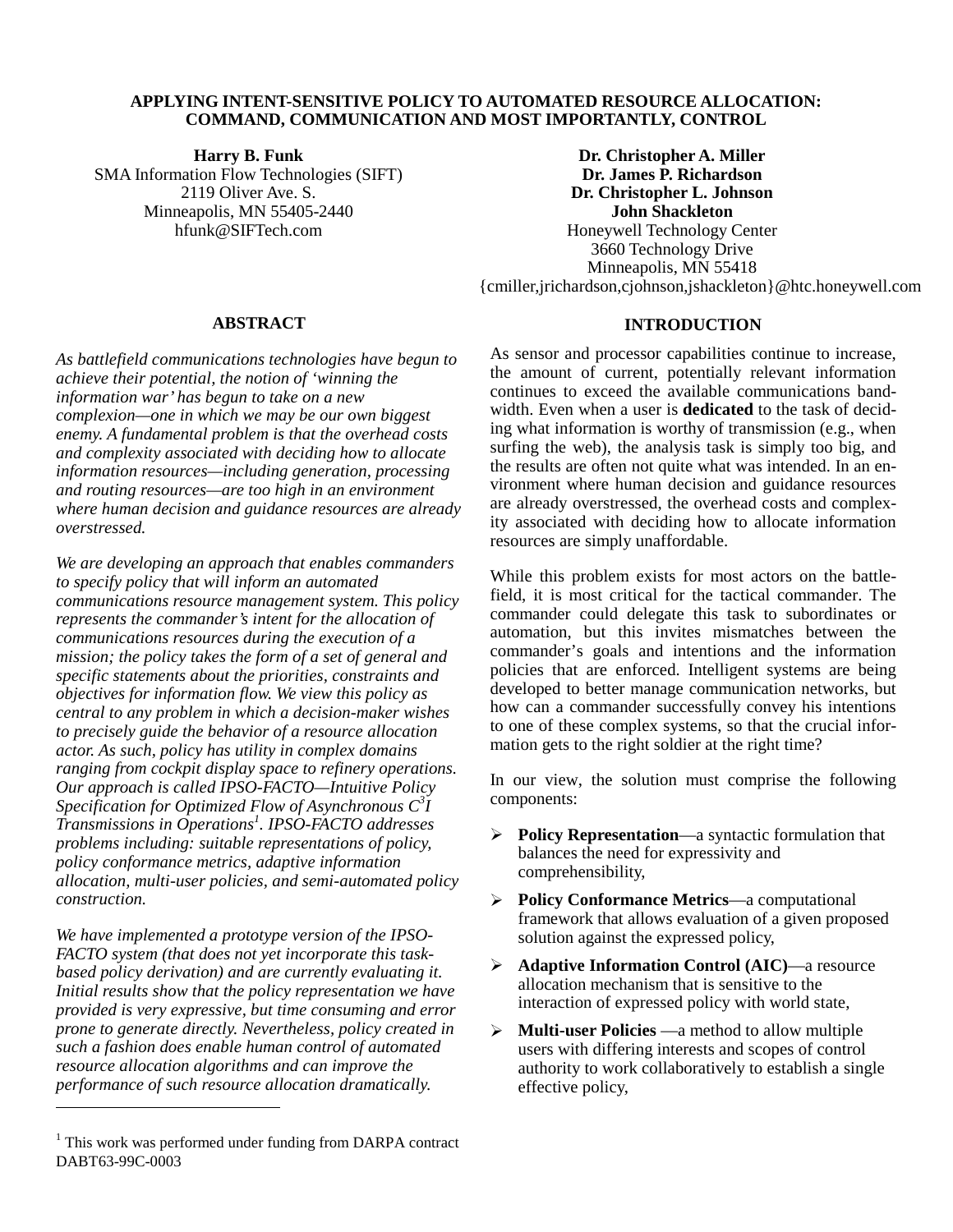**Semi-automated Policy Elaboration and Conversion (SPEC)**—a means to assist a user in specifying what may be a fairly detailed policy in a rapid, intuitive fashion.

#### **DESIGN**

**Adaptive Information Control (AIC)**—IPSO-FACTO is a part of DARPA's larger Agile Information Control Environment (AICE) program. By providing importance values in keeping with commander's intent, IPSO-FACTO allows other elements of the AICE system to be adaptive to changing battle plans, conditions or commander policy-revising the allocation of communications resources just as the destruction or jamming of a transmission station can. In order for this allocation to follow the commander's intent, the interpretation of policy by the allocation mechanism must, of course, match the semantics the commander used to formulate the policy. The AICE program solved this issue by creating an encapsulated policy formulation that shielded the AIC module from needing comprehensive battle state information.

**Policy Representation—** In today's operations, policy guidance is conveyed from the commander to subordinates by means of something like an OPORD, a structured free text explanation of the planned operation and the associated implications. Unfortunately, as is demonstrated again and again in operations, this free text conveyance is often misstated and/or misinterpreted (to a greater or lesser degree). This occurs even though the humans involved share common training and context information. For future systems which pair a human with automation, this common basis is reduced, and the potential for misinterpretation grows.

What is needed is a more precise, mathematical formulation of policy, one in which the syntax and semantics are well defined and unambiguous. We have created such a formulation, based on the terms and operators that we felt a commander would commonly use to discuss his intent concerning the use of communication resources.

This representation is conceptually illustrated in Figure 1. Each commander's policy is created as a set of statements (individual 'policy elements') each of which assigns an importance (or value) function to a defined sub-region in a multidimensional space.

Regions may be based on a single dimension ('Requests for weather information [Content] get Importance 0.2') or on a combination of dimensions ('Requests owned by the Zone Reconnaissance task [Owner] for weather information [Content] from Satellite 476B [Source] to 3rd Air Calvary Division [Destination] get Importance 0.8). If the policy element regions are allowed to overlap, then they must be sequenced (typically from most to least specific) to indicate the order of precedence.

More formally, an information request  $r_k$  is of the form  $(w_k, s_k, \mathbf{d}_k, c_k, u_k)$ , where:





#### **Figure 1. Representation of policy in IPSO-FACTO.**

- $\triangleright$  *w<sub>k</sub>* is the *owner*—the creator of the information request. The set of all possible owners is *W* .
- $\triangleright$  *s*<sub>k</sub> is the *source*—an application entity that participates in an information transmission. The set of all possible sources is the set of applications *A* .
- $\blacktriangleright$  **d**<sub>*k*</sub> is the *set of destinations*—a set of application entities that participate in an information transmission. The set of all possible destinations is also the set of applications *A* .
- $\triangleright$   $c_k$  is the *content characterization*—a description of the information content of the transmission. The set of all possible content characterizations is *C* .
- $\triangleright$  *u<sub>k</sub>* is the *flow characterization*—a function that defines the owner's quality of service requirements for the transmission. The set of all possible flow characterizations is *U* .

A policy provides, for each request  $r_k$ , an importance value  $i_k$ . The importance is a function of the request's owner, source, set of destinations, and content characterization:

$$
i_k = p(w_k, s_k, \mathbf{d}_k, c_k)
$$

The set of possible importance values is *I* , and has been defined as the set of real numbers between 0 and 1. More formally, a resolved policy is a function

 $p:W \times A \times P(A) \times C \rightarrow I$ , where  $P(A)$  is the powerset of *A* (the set of all subsets of *A* ).

**Policy Conformance Metrics**—IPSO-FACTO uses the set of policies captured from commanders to assign an importance value to any incoming request for communication resources (illustrated conceptually in Figure 1). Each incoming request is associated with a commander's governing policy and then the request is matched against the se-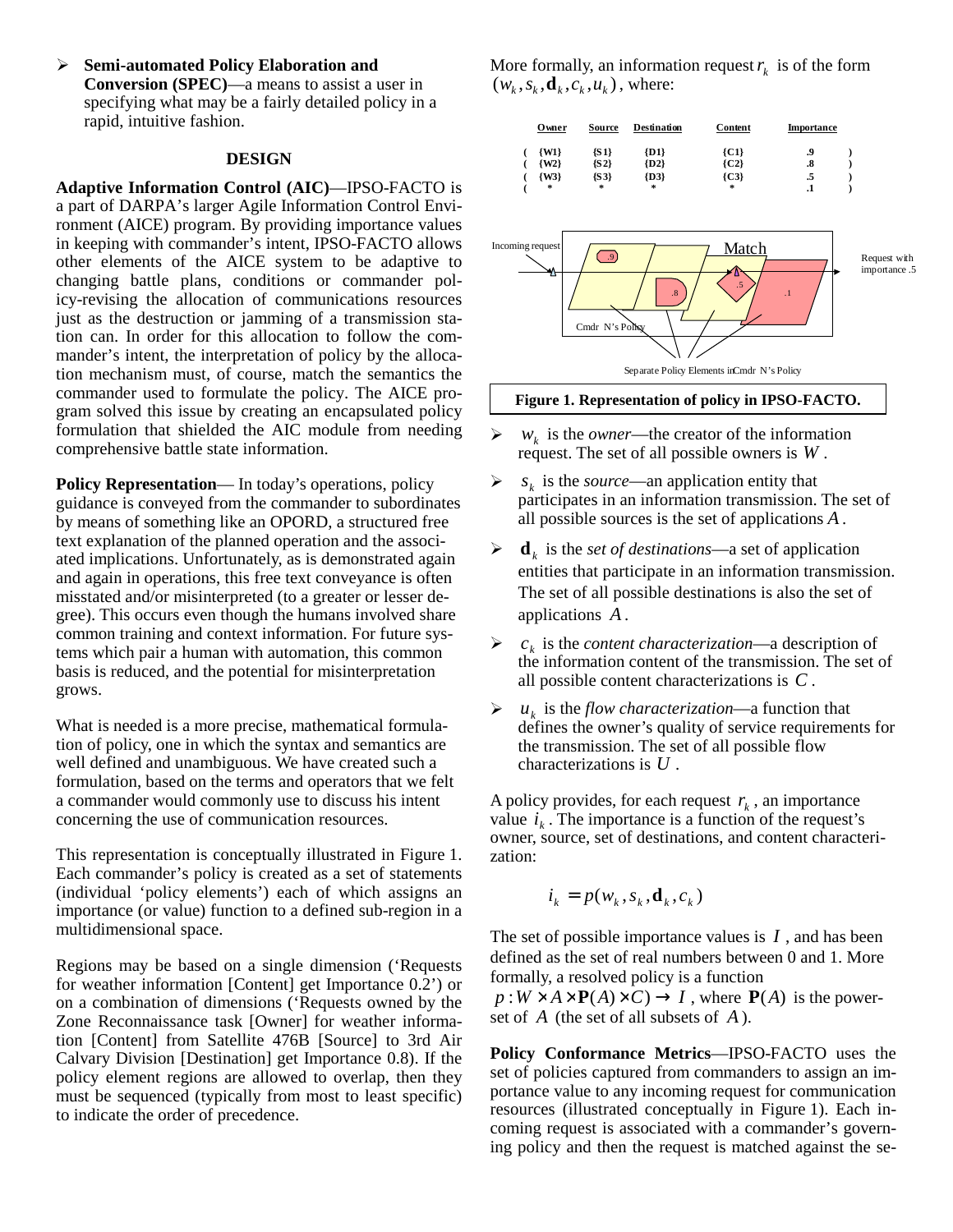quenced series of policy element statements that commander has made. The first policy element that matches the request determines the importance of that request. At present, contents and legal request syntax are implemented for equality and "descendant-of" relationships, but a future implementation will allow partial and 'best' matches.

Importance is shown in Figure 1 as a single numerical value. Of course, not all requests can be satisfied exactly as requested. Rather than rejecting these requests outright, or perhaps equally bad, satisfying them in whatever manner the allocation mechanism chooses, we have posited a set of quality of service dimensions for information. Thus, importance more generally is a shaped function with different profiles indicating how important it is to match a requestor's *stated* need with *delivered* service along any of a number of service quality dimensions. The dimensions we are currently using include:

- $\triangleright$  **Freshness** how current the delivered data is
- $\triangleright$  **Reliability** how certain the data is to be delivered
- $\triangleright$  Initiation-time the time by which the data must be delivered (first delivered for periodic requests)
- $\triangleright$  Accuracy the correspondence of the data to ground truth
- $\triangleright$  **Resolution** the grain size of the data
- $\triangleright$  Scope the "region" over which data is to be provided

The requestor can provide information on how useful the request would be if satisfied suboptimally in any given FRIARS dimension. There is some tradeoff between the complexity of the "utility reduction functions" and the ease with which AIC can manipulate them to optimize request satisfaction; we limited the functions to piecewise linear representations for this year.

The meaning ascribed to importance by the commander, IPSO-FACTO and AIC must match (or at a minimum, be compatible) for the resulting allocation to satisfy the commander's intent. AIC treats resource allocation as an optimization problem, and attempts to maximize some measure of *total information delivery value*. This value should estimate the contribution of the request satisfaction to the likelihood of mission success. There are various ways to estimate this information delivery value. A simple approach would be:

(1) value = 
$$
\sum_{k} i_{k} \cdot u_{k} (QoS_{k})
$$

where  $i_k$  is the importance that IPSO-FACTO assigns to request  $r_k$ ,  $QoS_k$  is the quality of service assigned to the request, and  $u_k$  is a flow characterization—the function that defines the utility of this quality of service to the owner.

Another measure of total information delivery value is delivered value as a function of importance. This measure encourages full satisfaction of requests with a particular importance *i* before allocating any resources to requests of lower importance. It models the intent of a commander who wants the most important information to get through, even if that prevents many medium-important requests from being fulfilled. Mathematically, value is not a scalar value but a function *value* :  $I \rightarrow \mathbf{R}$  :

(2) value(i) = 
$$
\sum_{i_k=i} u_k (QoS_k)
$$

AIC's optimizer can compare the values of any two resource allocations using the following order relationship on the value functions:

> $\forall i' > i \ value_{i}(i') = value_{i}(i')$  $value_1 > value_2 \Leftrightarrow \exists i \in I \ (value_1(i) > value_2(i) \land \emptyset$

In other words,  $value_1 > value_2$  if the total utility delivered under the two resource allocations are equal for each importance value down to some level  $i$ , and the first resource allocation delivers greater utility at importance level *i* . This value measure is used by at least one of the AIC implementations.

**Multi-user Policies**—In realistic military operations, there is never a single commander who gets to make decisions about resource usage. Rather, each commander must allocate his/her resources in accordance with the policies of those above. We support this requirement (Figure 2) by modeling policies that exist at nodes in a command hierarchy. As requests come in, they are matched against the commander's policy that governs them, but must then also be matched against his/her commander's policy—and so on, up the chain of command. We allow each commander to stipulate how this matching policy element should be resolved with the subordinate commander's matching policy element: as a ceiling or floor value, or linear combination of the values (including "ignore" and "use").



**Figure 2. Cross echelon policy application and resolution.**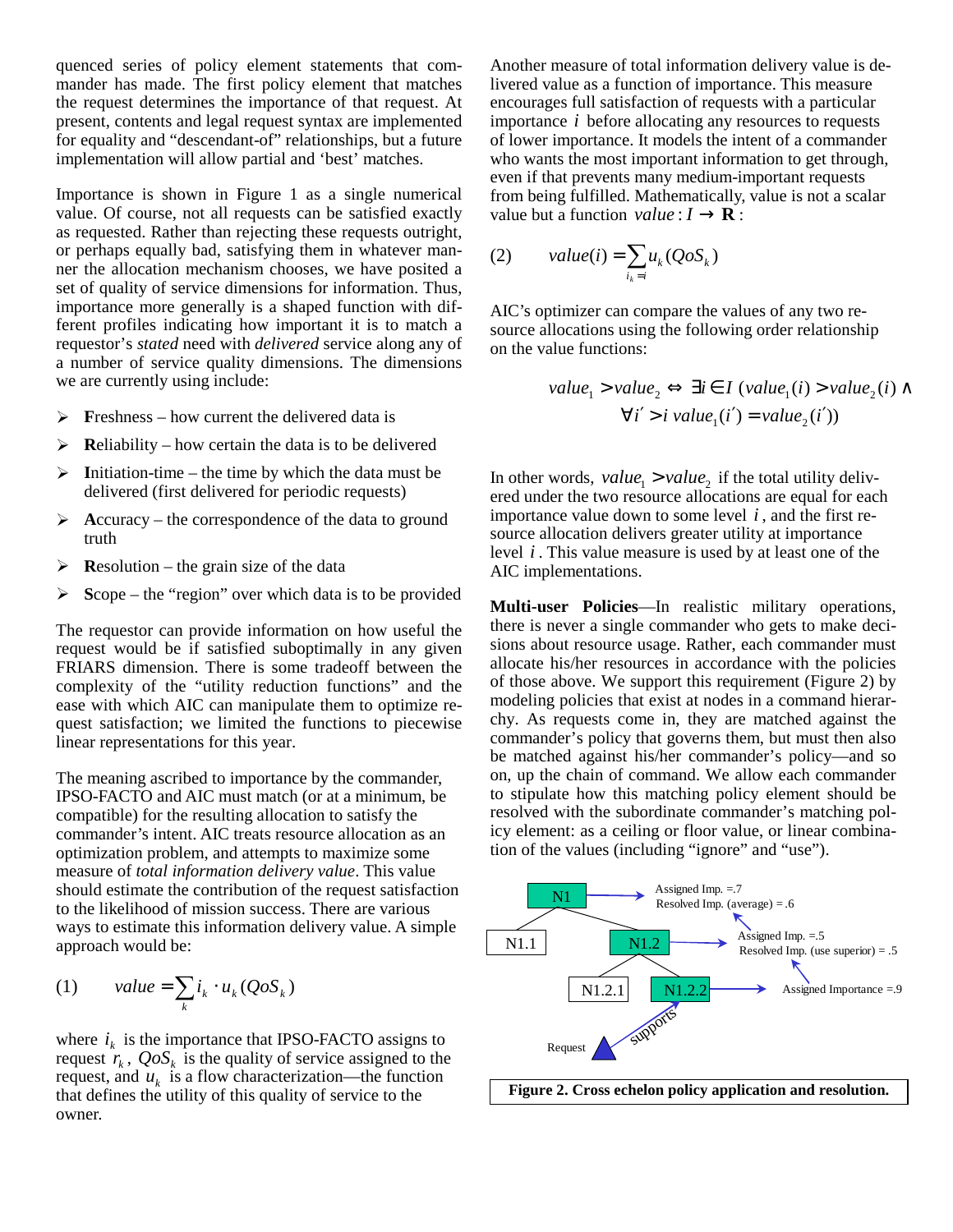**Semi-automated Policy Elaboration and Conversion (SPEC)**—We cannot replace the burden of making individual resource allocation decisions with the task of creating numerous policy elements. Information policies are dependent on the commander's overall goals and mission tasks and the Commander (or his/her staff) currently must interpret the mission plan for its information policy implications. IPSO-FACTO will reduce this overhead by allowing the commander to stipulate the tasks and goals of the mission via 'task templates' which reference the information required in the performance of those tasks. Policy implications can be derived from the dependencies and priorities associated with the mission tasks, thereby automatically producing a majority of the detailed intent statements appropriate for the mission.



# **IMPLEMENTATION**

In the first year of this effort, we created a prototype suite that allows an off-line user to declare policy elements, specify their order of application, and how subordinate policies should be resolved against them.

The user then transmits the resultant policy to an evaluation engine. The evaluation engine determines the importance value for each request submitted by AIC.

Our year 1 implementation uses a client-server model, with Java used to implement the evaluation server, and a CORBA interface to communicate with the AIC client.

Policies are captured using a graphical software package called the Domain-Modeling Environment (DOME).<br>(DOME is freely available via the web at freely available via the web at www.htc.honeywell.com/dome.) DOME then generates an XML file that conveys the policy content to the evaluation server. The policy specification tool provided additional benefit to the experimenter by allowing capture of source, destination, content and scope of authority information.



Our software was evaluated in two scenario settings over a period of four months by TRW in Reston, Virginia, using a test harness they concurrently developed.

## **RESULTS**

The TRW evaluation is still underway for a "militarily realistic" scenario. The other scenario tested was an abstract network configuration for which TRW Reston performed an impressive range of simulation runs, each with extensive logging. With six network variants, thirteen policy approaches, and five load conditions (continuous overload, continuous underload, high, medium and low bursty conditions) there were a total of 390 test runs.

There was a significant difference in the outcomes for the various load conditions. Indeed, in an underloaded scenario there is no benefit to be attained by even a masterful policy-all requests are fulfilled. Thus, we have focused the data analysis on the continuous overload condition, believing it to be the most challenging, and also the most realistic for current network capabilities.

The central question to be answered here is almost certainly: does it make a difference? That is, if we are able to capture the intent of a commander and supply it to some decision-making software, will the results be better than what would have happened absent that intent specification? The core hypothesis we wished to test was simple:

*H1: Allocation guided by policy will outperform allocation without such guidance.*

We expected two other hypotheses to be borne out, each seemingly obvious:

*H2: Policy with added levels of detailed information will outperform more coarse-grained policies.* 

*H3: Policy that allows flexibility in the resolution of superior and subordinate importance functions will outperform fixed resolution approaches.* 

In fact, in the initial runs we didn't see any such thing. The reason is simple: the interpretation used by AIC in resource allocation was not the same as the valuation func-